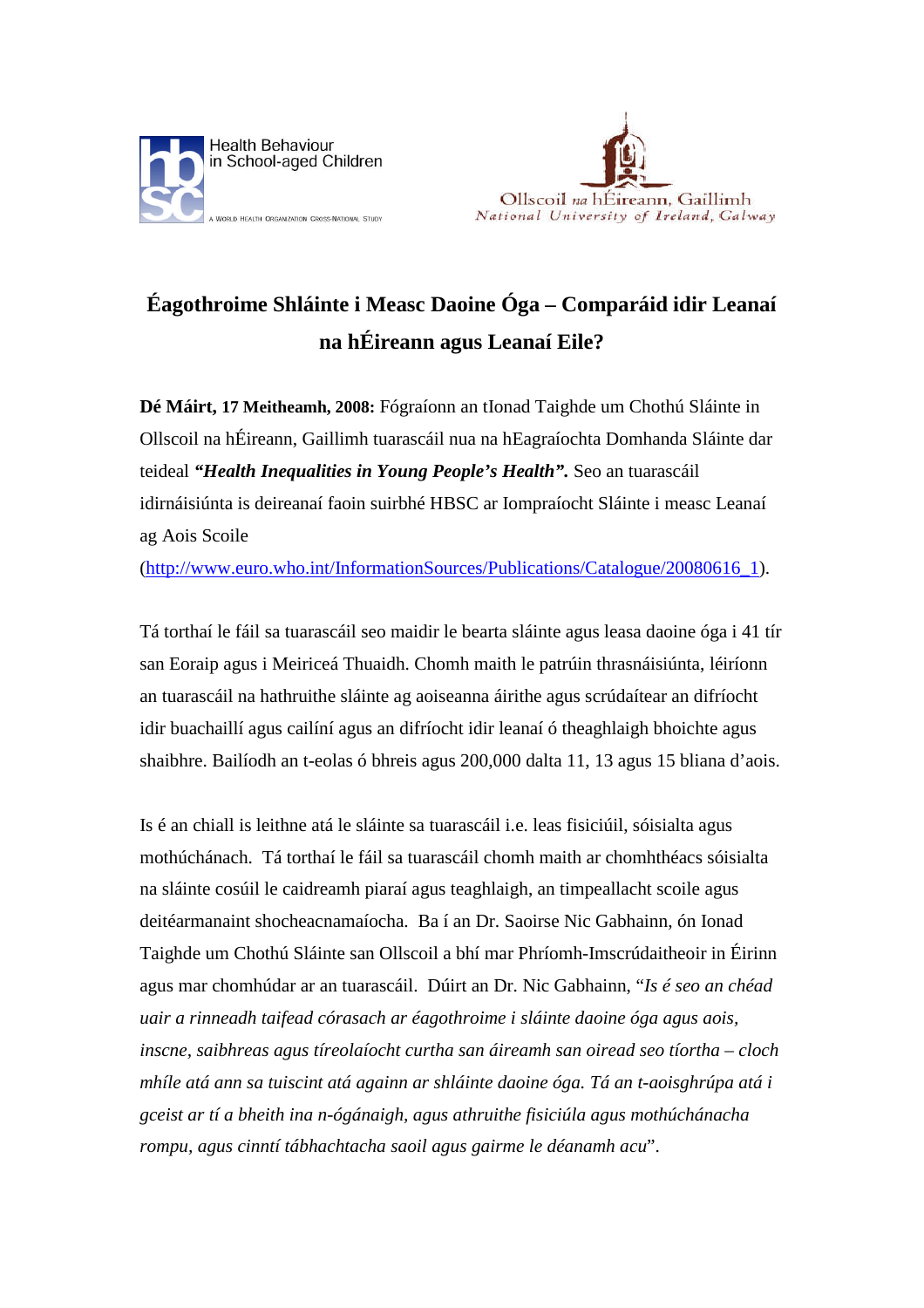I gcomparáid leis na 40 tír eile san Eoraip agus i Meiriceá Thuaidh, d'éirigh go maith le leanaí na hÉireann, ó thaobh gníomhaíocht fhisiciúil (an 10 is fearr) agus bricfeasta a ithe (an 10 is fearr) agus thuairiscigh siad leibhéal sách íseal tinnis (an 10 is ísle) agus gortaithe (an 10 is ísle). Tá leanaí na hÉireann sa chúig is fearr ó thaobh dlúthchairde agus an chaoi a n-éiríonn leis na haoisghrúpaí ar fad ag an scoil. Tá leanaí bunscoile (11 bhliain d'aois), in íochtar ó thaobh iompraíocht dhiúltach cosúil le troid (37ú háit) agus bulaíocht (33ú háit) agus tá Éire sa deich dtír is fearr ó thaobh sástacht saoil.

Dúirt an Dr. Saoirse Nic Gabhainn, "*Dea-scéal é seo don tír seo, táimid fós chun cinn ó thaobh gníomhaíocht fhisiciúil, agus tá feabhas tagtha orainn ó thaobh milseáin a ithe agus deochanna boga a ól, chomh maith le fiacla a ní, áit nach raibh ag éirí go maith linn i suirbhéanna trasnáisiúnta an HBSC roimhe seo*".

Tháinig laghdú ar líon na ndaoine a chaitheann agus a ólann ó staidéir HBSC roimhe seo i 1998 agus in 2002. Ag leibhéal ar an meán atá leanaí 15 bliana na hÉireann maidir le caitheamh tobac go seachtainiúil (19%, sa 16ú háit), agus a bheith ar meisce faoi dhó, ar a laghad, (33%, sa 20ú háit), agus beagán os cionn an mheáin maidir le cannabas a chaitheamh sna 30 lá roimh an suirbhé (9%, sa 12ú háit).

San Eoraip agus Éire san áireamh, is léir go bhfuil éagothroime i measc leanaí bunaithe ar inscne agus saibhreas agus caithfear díriú air seo.

**Inscne:** Tá difríochtaí móra inscne le sonrú, go háirithe sna haoisghrúpaí níos sine. Ag 15 bliana d'aois, is mó seans go n-íosfaidh buachaillí bricfeasta ná cailíní (70% vs. 57%), go ndéanfaidh said gníomhaíocht fhisiciúil (27% vs. 13%), gur úsáid said cannabas le gairid (11% vs. 7%) agus go raibh siad ag troid (19% vs. 7%). Is mó seans a bhí ann chomh maith gur chaith buachaillí am lena gcairde sa tráthnóna (43% vs. 33%), gur gortaíodh iad (50% vs. 34%) agus gur tharraing siad go maith lena naithreacha (66% vs. 50%).

**Aois:** Ag 15 bliana déag, is mó seans go ndéarfadh cailín ná buachaill go raibh ag éirí go maith léi sa scoil (71% vs. 61%), go raibh tacaíocht aici óna comhghleacaithe sa rang (65% vs. 53%), ach gur bhraith sí faoi bhrú ag obair scoile (60% vs. 47%).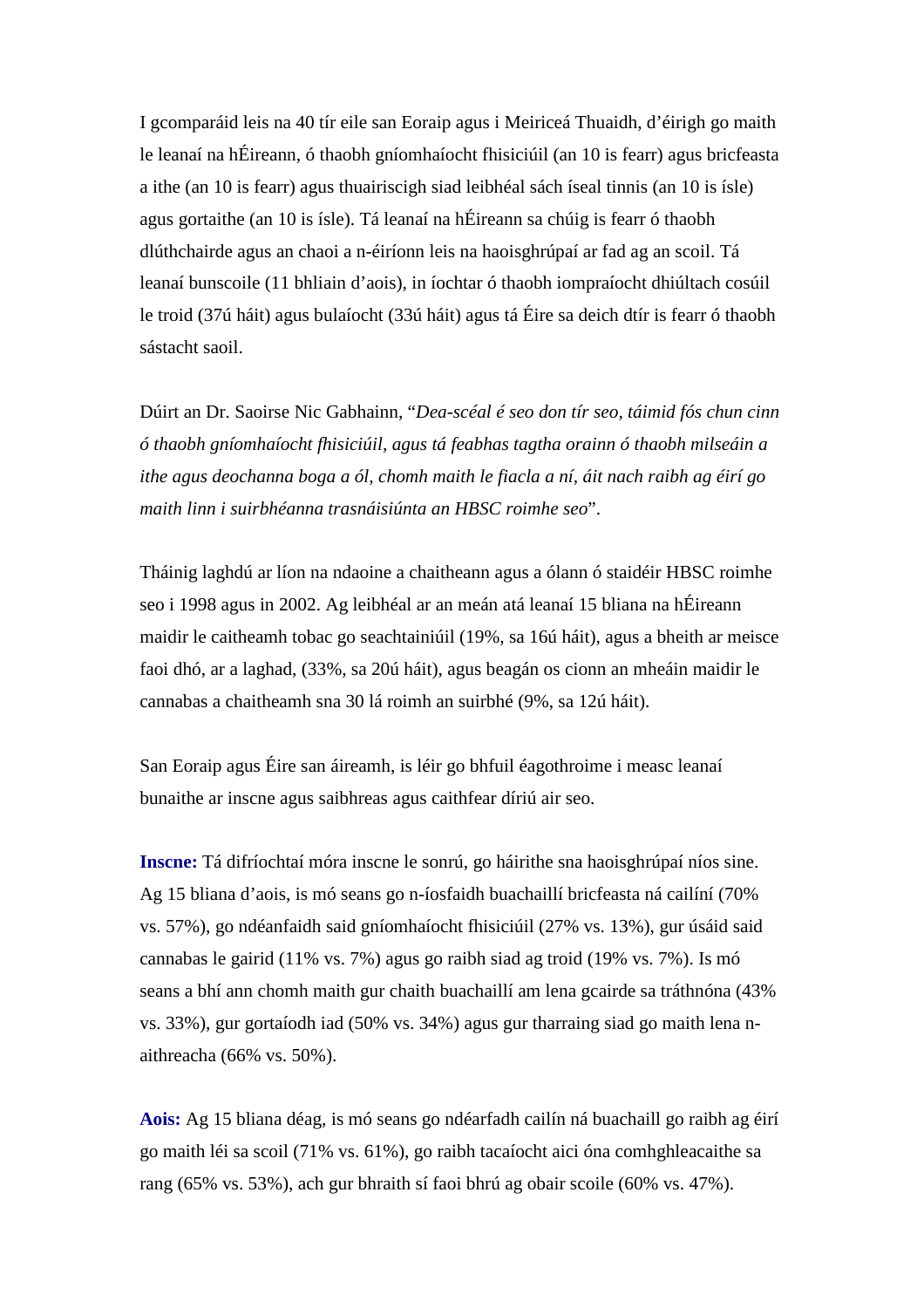Tuairiscíonn cailíní nó mó fadhbanna sláinte (40% vs. 25%) agus ceapann níos mó cailíní ná buachaillí go bhfuil siad ró-ramhar (45% vs. 22%). Maidir le hiompraíocht sláinte, is mó seans go n-íosfadh cailíní torthaí gach lá (39% vs. 29%), go nífidís a gcuid fiacla gach lá (76% vs. 52%) agus go mbeidís ar aiste bia (19% vs. 8%).

**Saibhreas Teaghlaigh:** Bíonn patrúin itheacháin níos fearr ag leanaí ó theaghlaigh níos saibhre – is mó seans atá ann go n-íosfaidh siad bricfeasta agus torthaí agus is lú seans atá ann go n-ólfaidh siad deochanna boga. Is túisce go ndeir leanaí níos saibhre go dtarraingíonn siad go maith lena n-aithreacha agus lena gcairde agus go n-éiríonn go maith leo ar scoil. Is mó seans go mbeidh leanaí ó theaghlaigh níos boichte ag caitheamh tobac, ag fanacht amuigh san oíche le cairde agus ag breathnú ar an teilifís níos faide ná 2 uair an chloig mar a mholtar.

Bhí an méid seo a leanas le rá ag an Aire do Chothú Sláinte agus Sábháilteacht Bia, Mary Wallace T.D., *"Fearaim fáilte roimh an Tuarascáil Idirnáisiúnta ar Iompraíocht Sláinte i Measc Leanaí Scoile. Tá go leor sonraí sa Tuarascáil ar iompraíocht sláinte leanaí as 41 tír. D'éirigh go maith le leanaí na hÉireann i gcomparáid le sláinte agus leas na leanaí idirnáisiúnta. Léirítear sa staidéar go bhfuil dúshlán roimh gach tír maidir le hiompraíocht sláinte a n-ógánach ó thaobh aiste bia, caitheamh tobac, ól alcóil agus gníomhaíocht fhisiciúil. Cabhróidh na sonraí a foilsíodh inniu le beartas agus forbairt seirbhíse sna blianta beaga amach romhainn."*

Léiríonn na torthaí seo go bhfuil neart oibre le déanamh chun cothromaíocht a fháil do dhaoine óga in Éirinn agus san Eoraip. Beidh an t-eolas sa tuarascáil seo riachtanach don lucht déanta beartais, straitéise agsu cleachtais i sláinte na hóige. Leanfaidh an fhoireann HBSC in OÉ Gaillimh uirthi ag déanamh anailíse ar na patrúin seo ionas tuiscint a fháil orthu.

## **Nótaí chuig na hEagarthóirí:**

Tá HBSC na hÉireann suite san Ionad Taighde um Chothú Sláinte in OÉ Gaillimh. Is í an Dr. Saoirse Nic Gabhainn, Príomh-Imscrúdaitheoir, an Dr. Michal Molcho, Leas-Phríomhimscrúdaitheoir agus an Dr Colette Kelly, Bainisteoir Suirbhé atá i gceann ar fhoireann na hÉireann. Tá tacaíocht ag HBSC na hÉireann ón Aonad um Chothú Beartas Sláinte agus ó Oifig an Aire Leanaí sa Roinn Sláinte agus Leanaí.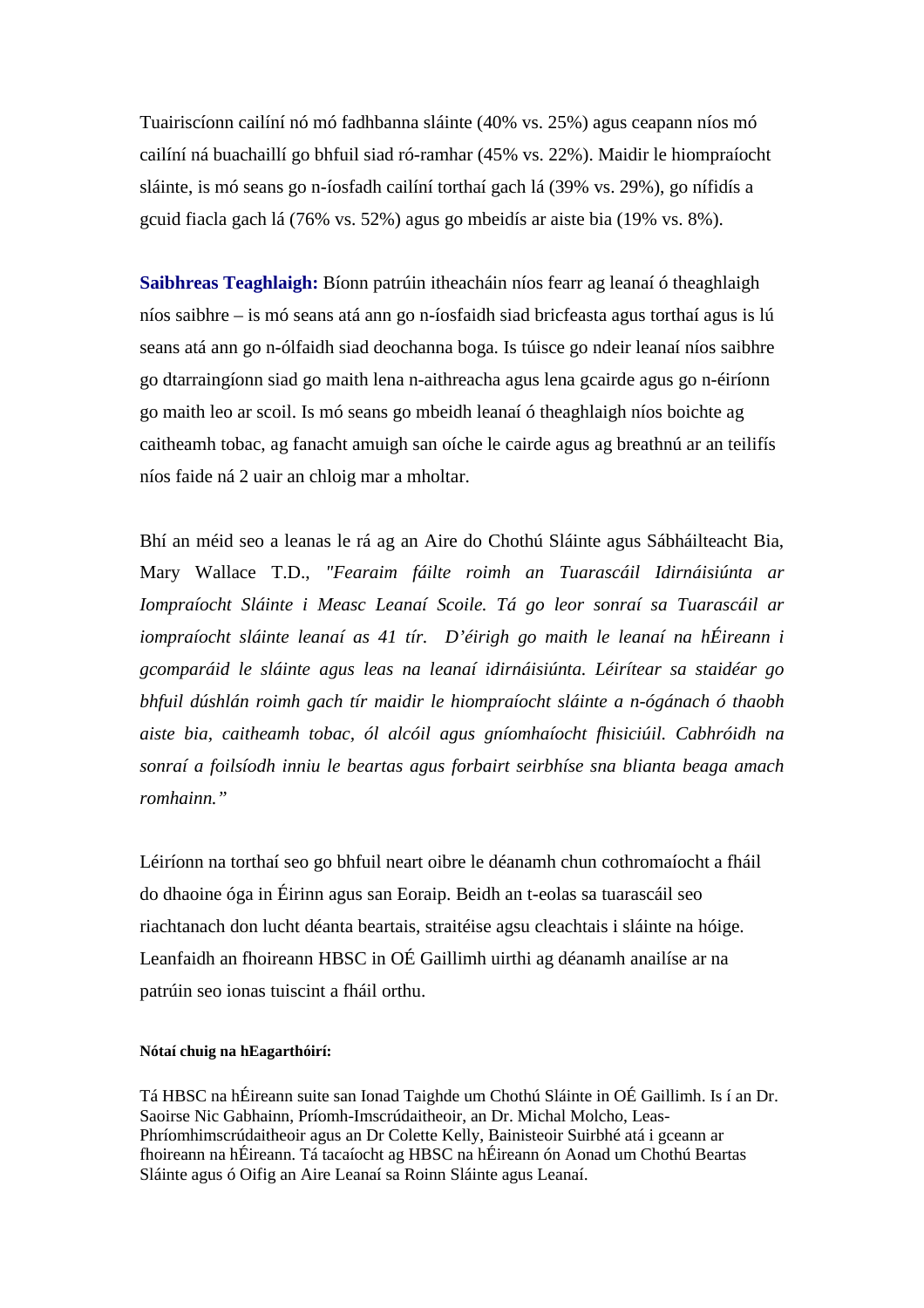Tá páirt ag an tír seo sa staidéar Idirnáisiúnta idir an Eagraíocht Dhomhanda Sláinte agus an HBSC ó 1994 agus is í seo an tríú tuarascáil idirnáisiúnta a bhfuil sonraí na hÉireann le fáil inti. 28 tír a bhí san áireamh in 2000 agus 35 tír in 2004.

Tá sonraí breise faoi HBSC na hÉireann, tuarascálacha roimhe seo agus bileoga eolais le fáil ar [www.nuigalway.ie/hbsc.](http://www.nuigalway.ie/hbsc) Tá eolas breise faoin líonra idirnáisiúnta taighdeoirí le fáil ar [www.hbsc.org](http://www.hbsc.org/). Is í an tOllamh Candace Currie ón Aonad Taighde Sláinte Leanaí agus Ógánach in Ollscoil Dhún Éideann comhordaitheoir idirnáisiúnta an staidéir. Ba mhaith le HBSC na hÉireann buíochas a ghlacadh leis na 337 scoil a ghlac páirt sa staidéar in Éirinn agus go háirithe leis na leanaí agus na tuismitheoirí a thoiligh a bheith páirteach.

| An Dr. Saoirse Nic Gabhainn                 | An Dr. Michal Molcho                   | An Dr. Colette Kelly                                              |  |
|---------------------------------------------|----------------------------------------|-------------------------------------------------------------------|--|
| Léachtóir Sinsearach agus PI<br>OÉ Gaillimh | Léachtóir agus Leas PI, OÉ<br>Gaillimh | Taighdeoir<br>Sinsearach<br>agus<br>OÉ<br>Bainisteoir<br>Suirbhé. |  |
| 091-493093                                  | 091-493668                             | Gaillimh                                                          |  |
| 086-8585177                                 | 086-8596845                            | 091-493186                                                        |  |
| saoirse.nicgabhainn@nuigalway.ie            | michal.molcho@nuigalway.ie             | colette.kelly@nuigalway.ie                                        |  |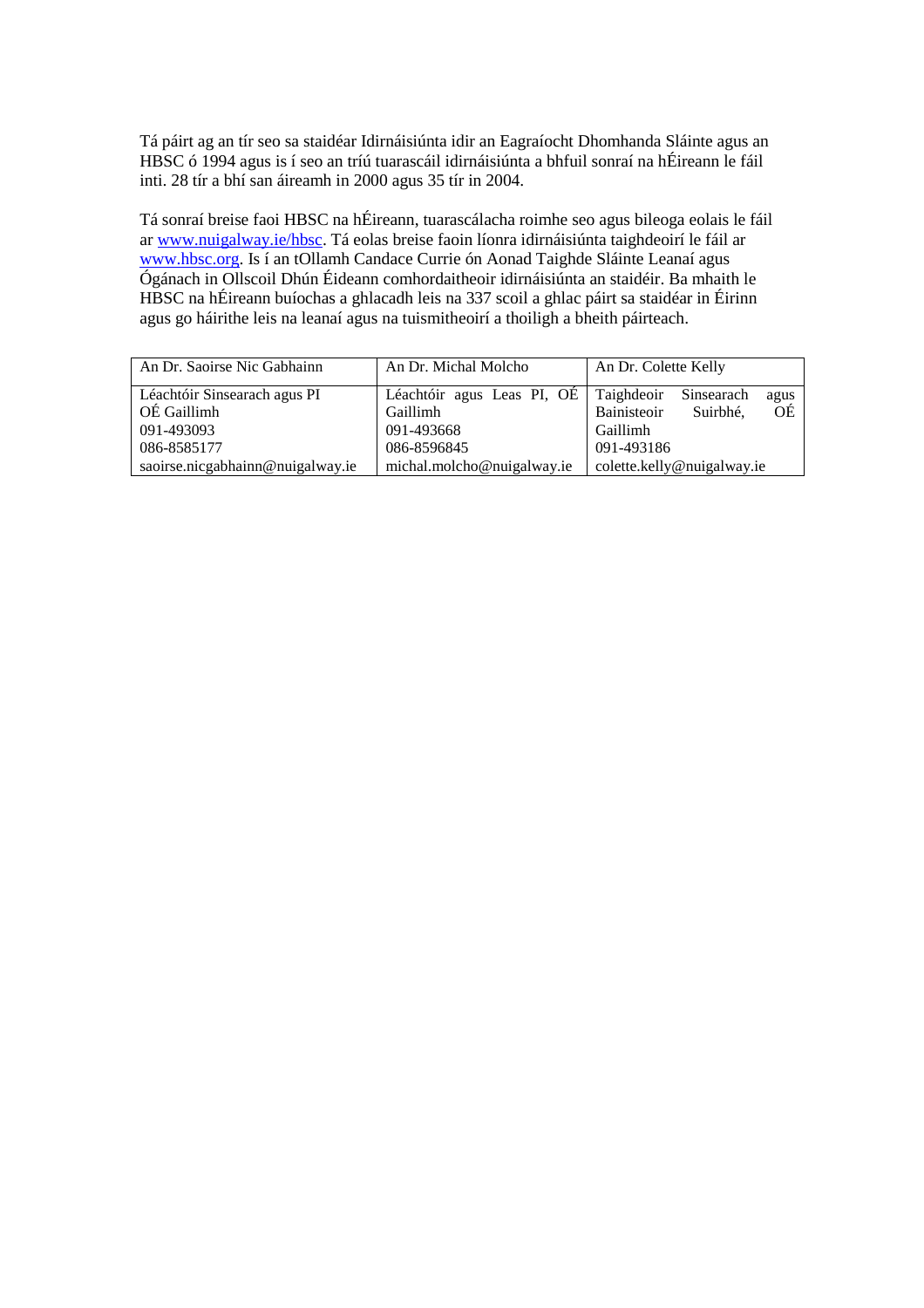## **Staitisticí na hÉireann**

| Áit                        | Gníomhaíocht<br>Fhisiciúil <sup>1</sup> | Ag Ithe Bricfeasta <sup>2</sup>   | $D$ lúthchairde $3$         | Feidhmíocht<br>Scoile <sup>4</sup> |
|----------------------------|-----------------------------------------|-----------------------------------|-----------------------------|------------------------------------|
| $\mathbf{1}$               | An tSlóvaic<br>(47%)                    | An Isiltír $(91\%)$               | Sasana $(92\%)$             | An Mhacadóin <sup>5</sup><br>(93%) |
| 2                          | $\hat{\text{E}}$ ire (45%)              | An Phortaingéil (89%)             | An Iorua $(91\%)$           | An Ghréig (92%)                    |
| 3                          | An Fhionlainn<br>(43%)                  | An tSualainn (86%)                | An Danmhairg<br>$(91\%)$    | An Chróit (89%)                    |
| $\overline{4}$             | An Ghraonlainn<br>(35%)                 | An Spáinn (85%)                   | $E$ ire (90%)               | An tSlóivéin (88%)                 |
| 5                          | An Bhulgáir<br>(33%)                    | An Danmhairg (82%)                | An Ostair (90%)             | An Rómáin (85%)                    |
| 6                          | Albain (33%)                            | An Iorua $(81\%)$                 | An Ungáir (90%)             | An Danmhairg<br>(82%)              |
| $\overline{7}$             | An Chróit (31%)                         | An Bheilg<br>(Pléimeannach) (81%) | An tSualainn<br>(89%)       | $\text{Éire } (81\%)$              |
| 8                          | Ceanada (31%)                           | An Íoslainn (79%)                 | An Ioslainn (90%)           | Iosrael $(81\%)$                   |
| 9                          | SAM (30%)                               | Éire (79%)                        | An Bhreatain<br>Bheag (89%) | An Ostair (81%)                    |
| 10                         | An Danmhairg<br>(29%)                   | Albain (78%)                      | An Ísiltír (89%)            | An Eilvéis (80%)                   |
| Ar an<br>meán <sup>6</sup> | 26%                                     | 55%                               | 83%                         | 74%                                |

An 10ú tír as 41 tír san Eoraip agus i Meiriceá Thuaidh do *Leanaí 11 Bhliain d'Aois*

1. % a dhéanann gníomhaíocht fhisiciúil, ó mheasartha go tréan, uair an chloig sa lá, ar a laghad

2. % a itheann bricfeasta gach lá roimh scoil

3. % a bhfuil triúr dlúthchairde nó níos mó acu den inscne chéanna

- 4. % a deir go bhfuil ag éirí go maith nó go han-mhaith leo ar scoil
- 5. Iar-Phoblacht Iúgslavach (TFYR) na Macadóine
- 6. An meán do 41 tír